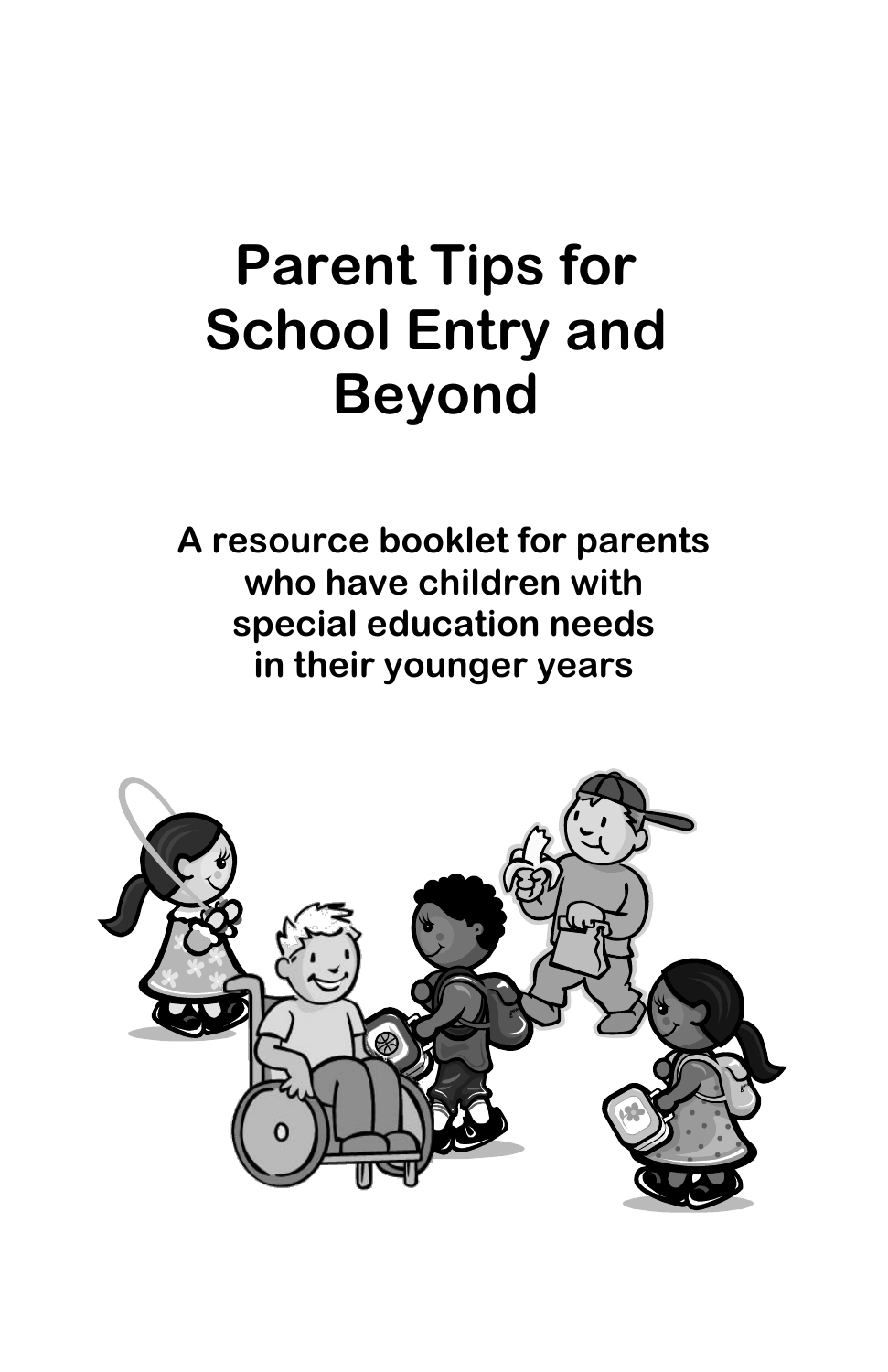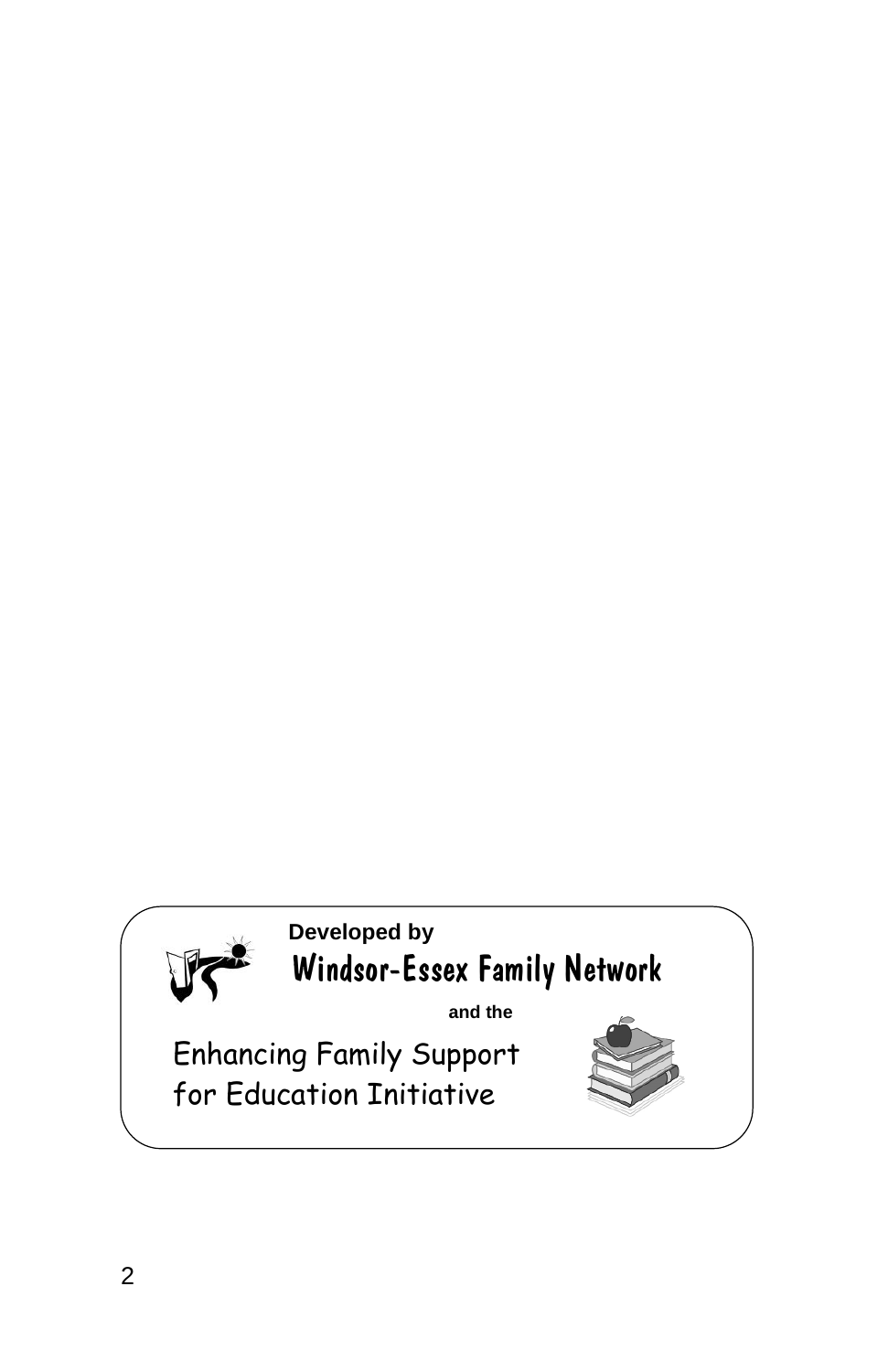### **Foreword**

As parents, we know what an exciting time school planning can be. We also know it can be a confusing and anxious time, particularly when your child has special education needs. Good news! There are things you can do to help make your child's entry to school a smooth and successful transition.

Inside this booklet you will find information about how to locate and contact your child's school, suggestions for introducing your child to the school, and how to prepare for meetings. It includes tips from other parents who have been where you are right now, and who wanted this information shared with parents like you.

Your child's first day of school is a very big step. We are honoured to be a part of your family's transition to school and we hope that you will find the information in this booklet helpful.

*Families from Windsor-Essex Family Network*



"Teachers, early childhood educators, members of the community, and families must work together to provide constructive and consistent learning experiences that will build students' confidence, encourage them to continue to see learning as both enjoyable and useful, and provide a strong foundation for their future intellectual, physical, and social development." (Ontario Ministry of Education, 1998)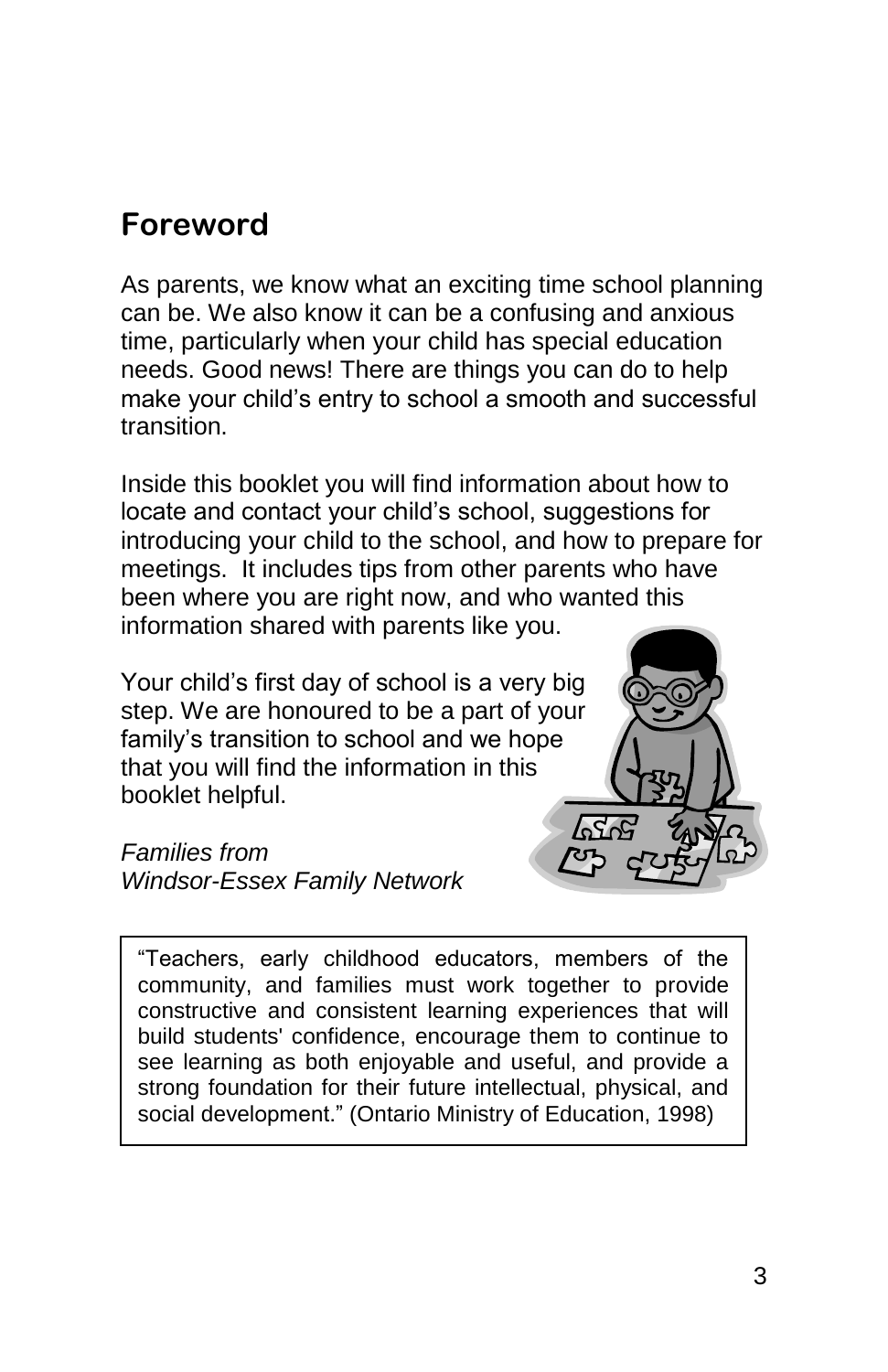This resource booklet was written by families with Windsor-Essex Family Network and the Enhancing Family Support for Education Initiative. Input was also received from other volunteers with the project including retired educators, service providers and early childhood professionals. It has been written from a parent perspective.

Copyright © 2008; Second Edition © 2009; Third Edition © 2010; Fourth Edition © 2011, Updated 2012; Fifth Edition © 2018, Updated 2019, 2020, 2021, 2022. Published by Windsor-Essex Family Network, on behalf of the Enhancing Family Support for Education Initiative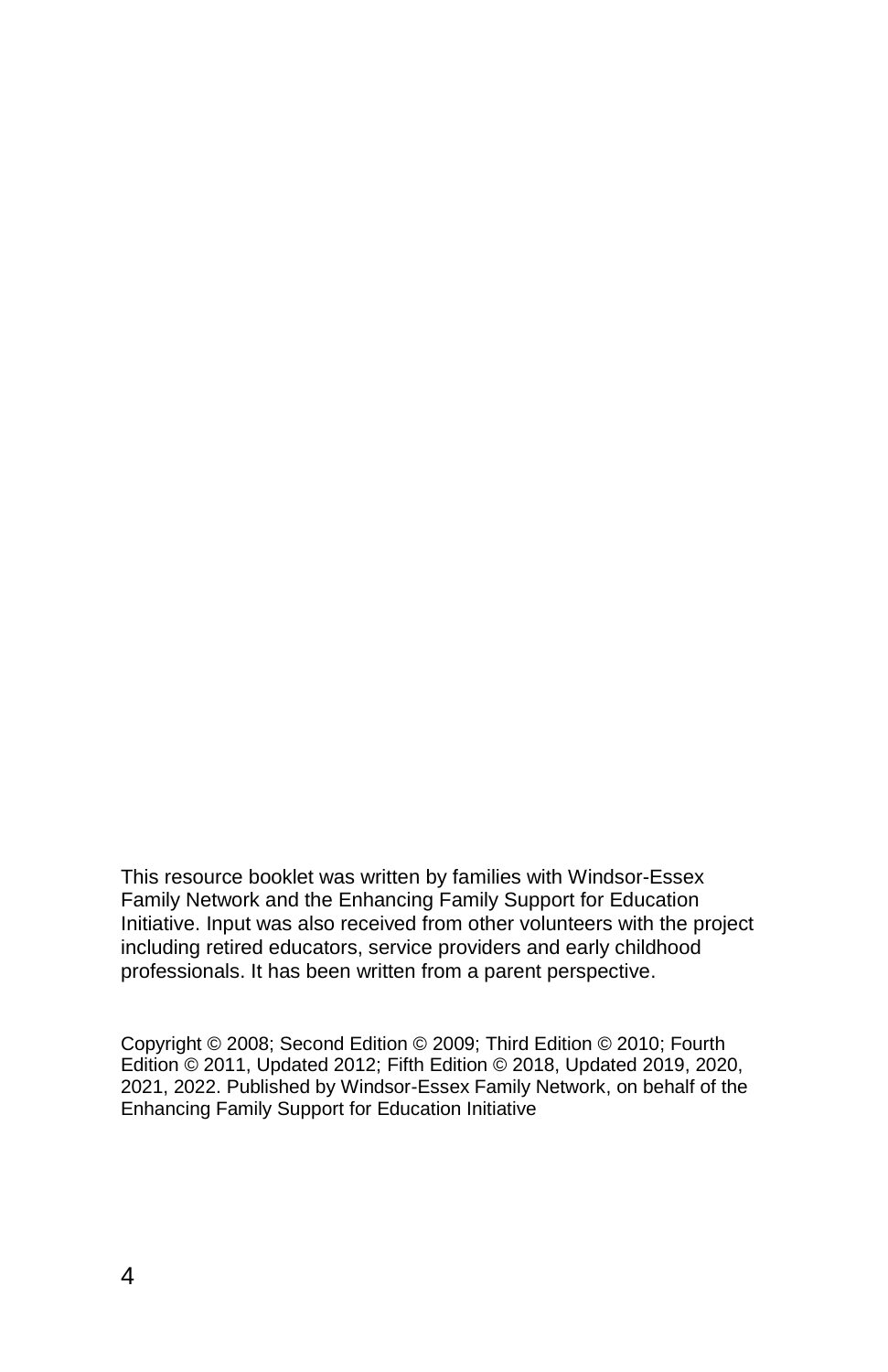# **Table of Contents**

| Foreword                                   | 3       |
|--------------------------------------------|---------|
| <b>Getting Started</b>                     | $6 - 7$ |
| <b>Registering for School</b>              | $8 - 9$ |
| Preparing for a School Meeting             | 10      |
| Points to Ponder                           | 11      |
| Preparing Your Child for School            | 12      |
| Communication with the School              | 13      |
| A Brief Note about IEP's and IPRC's        | 14-15   |
| More Helpful Hints                         | 16      |
| <b>Resources and Websites</b>              | 17      |
| Glossary                                   | 18      |
| About Us<br>- Windsor-Essex Family Network | 19      |

- Enhancing Family Support for Education

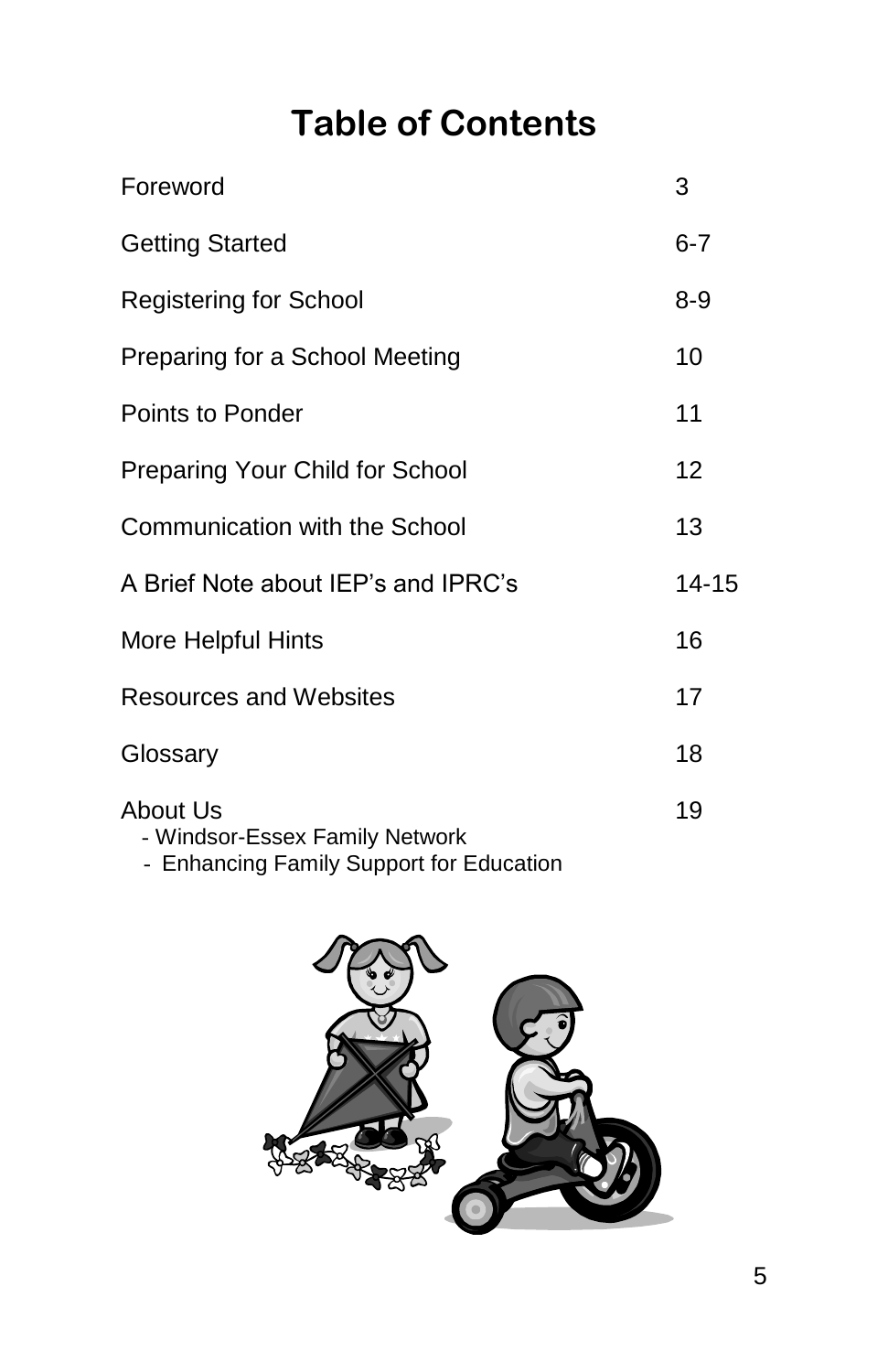# **Getting Started**

Children may start school in September of the year they turn four by December 31 of that year. They are not legally required to attend school until age six. However, you can choose whether or not to send your child to Full Day Kindergarten (FDK). *Note: FDK was formerly known as Junior Kindergarten (JK) or Senior Kindergarten (SK).*

It is important to know that under the Education Act your child, regardless of his/her strengths and needs, can register and attend his/her neighbourhood school once they have met the age criteria (age four by December 31 the year they start).

#### *Finding your Neighbourhood School . . Time to do your homework*

Find out what school your child will be attending by doing any of the following:



- Call your local school board administrative office (see next page)
- Connect with other parents in your neighbourhood
- Use the internet and the links provided

### *Information on 'What School' & Bussing*

Go to: [www.buskids.ca](http://www.buskids.ca/)

Click on the tab/link called **BusPlanner Web** in the top right corner of the webpage. This will take you to another page where you can click on the link you need: **Which School do I Attend?** Or **Can I Ride a Bus**? Enter the information requested.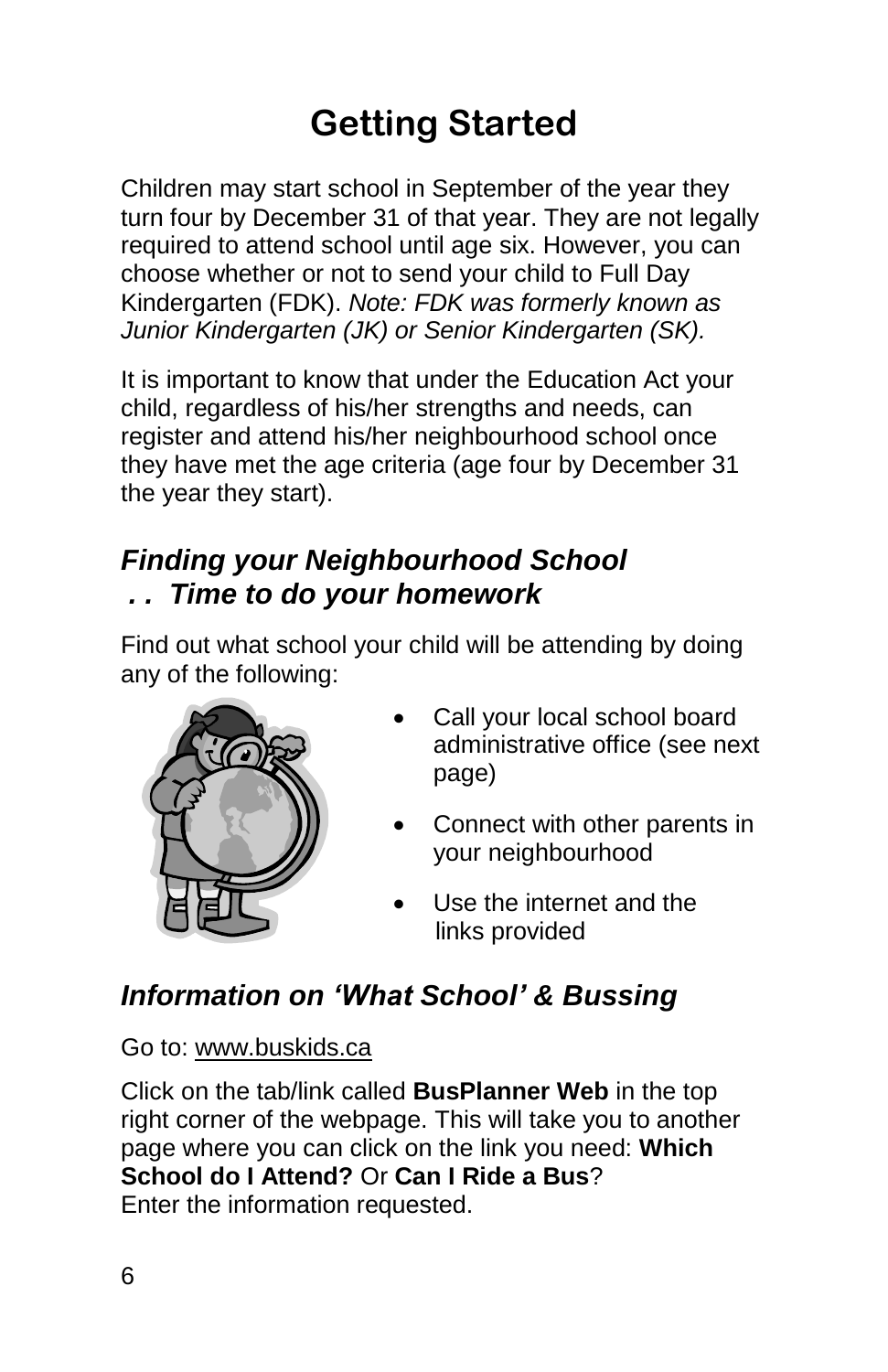### *Area School Board Links*

#### **Greater Essex County District School Board**

 Administrative Offices (switchboard): (519) 255-3200 [http://www.publicboard.ca/SchoolInfo/School-](http://www.publicboard.ca/SchoolInfo/School-List/Pages/default.aspx)[List/Pages/default.aspx](http://www.publicboard.ca/SchoolInfo/School-List/Pages/default.aspx)

- *Select your school* 

#### **Windsor-Essex Catholic District School Board**

 Administrative Offices: (519) 253-2481 <https://www.wecdsb.on.ca/schools>

- *Click on the school you are interested in*

#### **Conseil Scolaire Viamonde**

Téléphone: (519) 259-4860

<https://csviamonde.ca/nos-ecoles/trouver-une-ecole/>

- *Enter the school name or click on the desired city*

#### **Conseil Scolaire Catholique Providence**

Téléphone: (519) 948-9227 [https://www.cscprovidence.ca/apps/pages/index.jsp?u](https://www.cscprovidence.ca/apps/pages/index.jsp?uREC_ID=1109666&type=d&pREC_ID=1368336) [REC\\_ID=1109666&type=d&pREC\\_ID=1368336](https://www.cscprovidence.ca/apps/pages/index.jsp?uREC_ID=1109666&type=d&pREC_ID=1368336)

*- Enter your address*

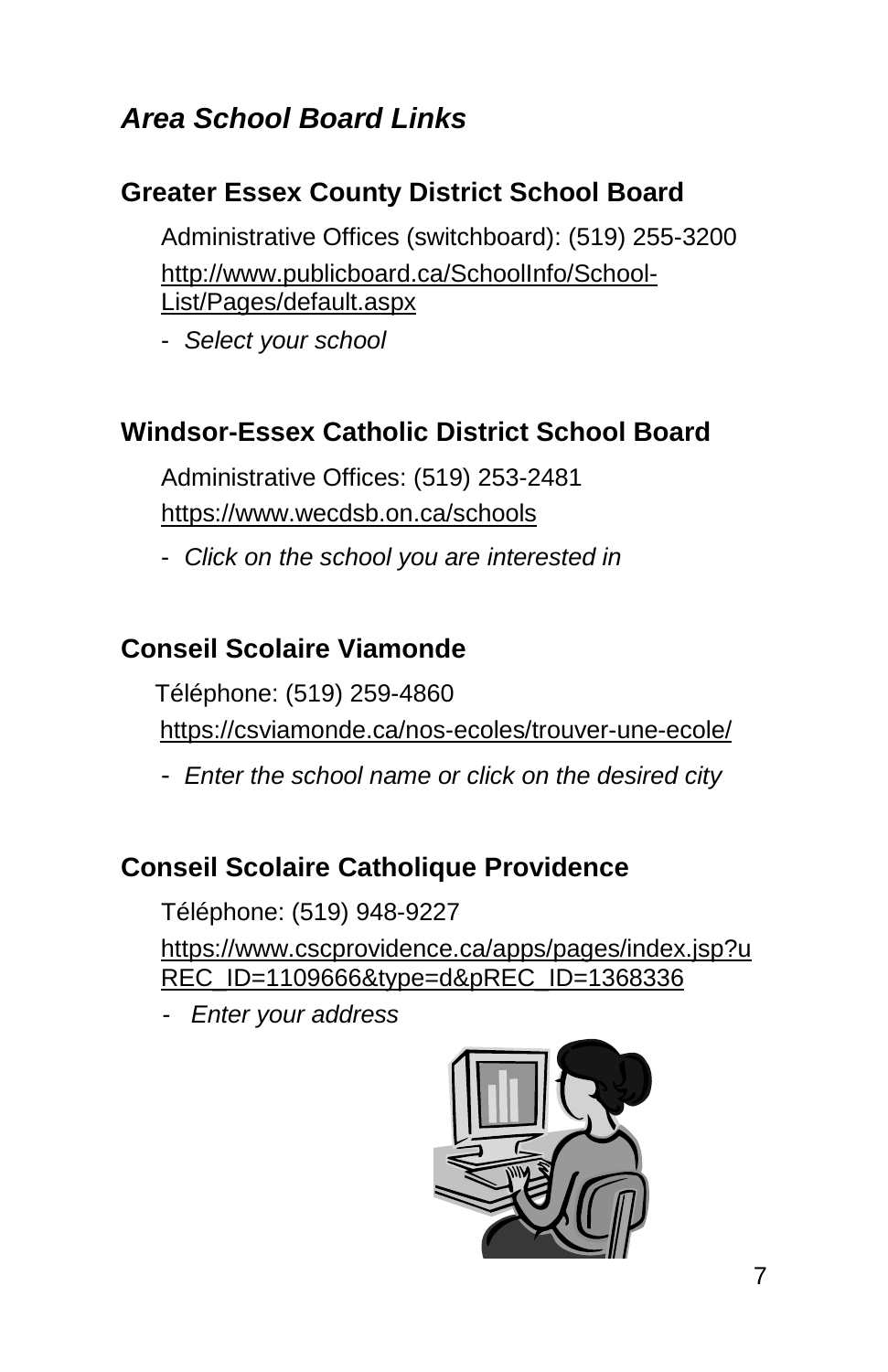# **Registering for School**

*Due to the ongoing pandemic, changes to current registration processes can be expected. Open houses will likely be cancelled or replaced with a virtual process. For the most up-to-date information, go to your school board website.*

- Registration for Kindergarten is usually held in January or February prior to the September when your child would be entering school. Call the school to be sure.
- To find the date for Kindergarten registration:
	- Listen to the radio and watch for advertisements in the local newspapers and parent magazines.
	- $\triangleright$  Call the school directly, or
	- $\triangleright$  Attend the open house (if one) and make an appointment to register your child.
- Early in the year (January or February) you may be asked by your service provider to sign a consent form
- which allows for information about your child to be forwarded to the school board as part of transition planning**.** This information would include your child's name, birth date, diagnosis where known, and your child's needs.
- Schools finalize their plan in the spring for the upcoming school year. Last minute registrations in May or June make it difficult for schools to effectively plan for your child. Register early!
- At the time you make the appointment, find out what documents you need to bring with you (e.g. your child's birth certificate, immunization record.) For some school boards you will need additional documents.

**Parent Tip**: It is not necessary to share everything that has happened with your child since birth. As parents, we often forget this. In fact, you are not required to submit any reports or assessments that you feel would not support your child's learning. See Ministry of Education, Policy/ Program Memorandum No. 11 for more information [https://www.ontario.ca/](https://www.ontario.ca/document/education-ontario-policy-and-program-direction/policyprogram-memorandum-11) [document/education](https://www.ontario.ca/document/education-ontario-policy-and-program-direction/policyprogram-memorandum-11)[ontario-policy-and](https://www.ontario.ca/document/education-ontario-policy-and-program-direction/policyprogram-memorandum-11)[program](https://www.ontario.ca/document/education-ontario-policy-and-program-direction/policyprogram-memorandum-11)[direction/policyprogram](https://www.ontario.ca/document/education-ontario-policy-and-program-direction/policyprogram-memorandum-11) [-memorandum-11](https://www.ontario.ca/document/education-ontario-policy-and-program-direction/policyprogram-memorandum-11)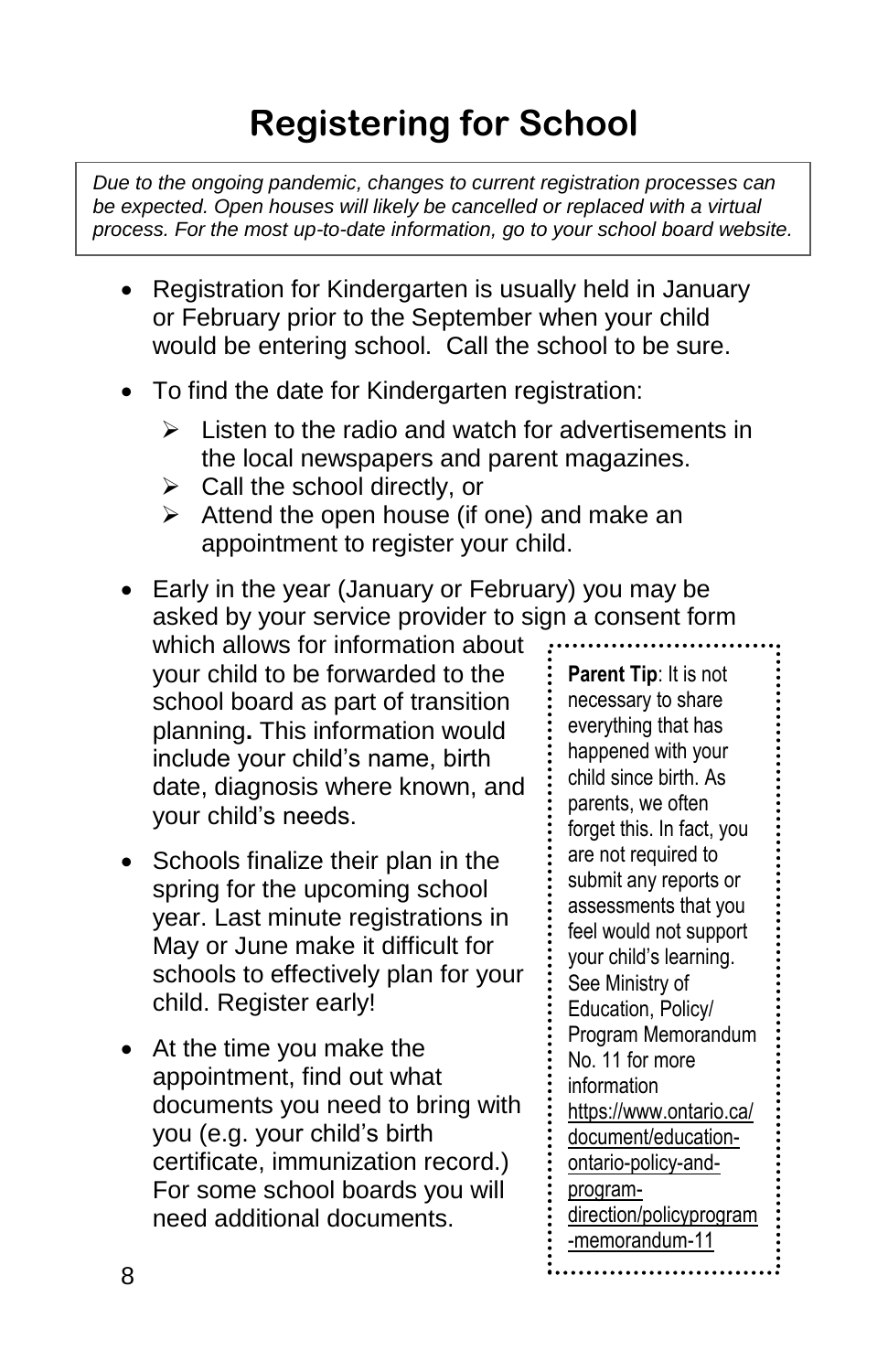- The principal and/or special education coordinator may ask for a meeting about your child with those who know your child well (e.g. child care providers, pre-school teachers, therapists, etc.) This meeting is a way to share information to help the school prepare for your child's entry into school. Be sure to go in with a clear vision for your child. If you don't hear from anyone about a meeting – you can request one yourself.
- Also, at that meeting will be people from the school board like a speech therapist, teacher, principal, or 'learning support services' teacher. A representative with regard to therapy services and/or nursing support may also attend.
- If School Based Rehabilitation Services (therapy services) are required, there will be a representative from the John McGivney Children's Centre who attends. If nursing services are required, there would be a representative from the Local Health Integration Network (LHIN).
- If your child receives services from a local children's service provider such as Children First, John McGivney Children's Centre, Connections Early Years Family Centre, Thames Valley Children's Centre, Family Respite Services, etc., you can ask that service provider to attend and support you in school planning meetings.

**Parent Tip:** Have you thought about what words you use to describe your child to people at the school? A good way to look at this is to think about how you would want to be introduced when starting a new job. You would want to highlight the positives – the things you can do and all your strengths. This is a good way for you to think about introducing your child – by their abilities, strengths and gifts.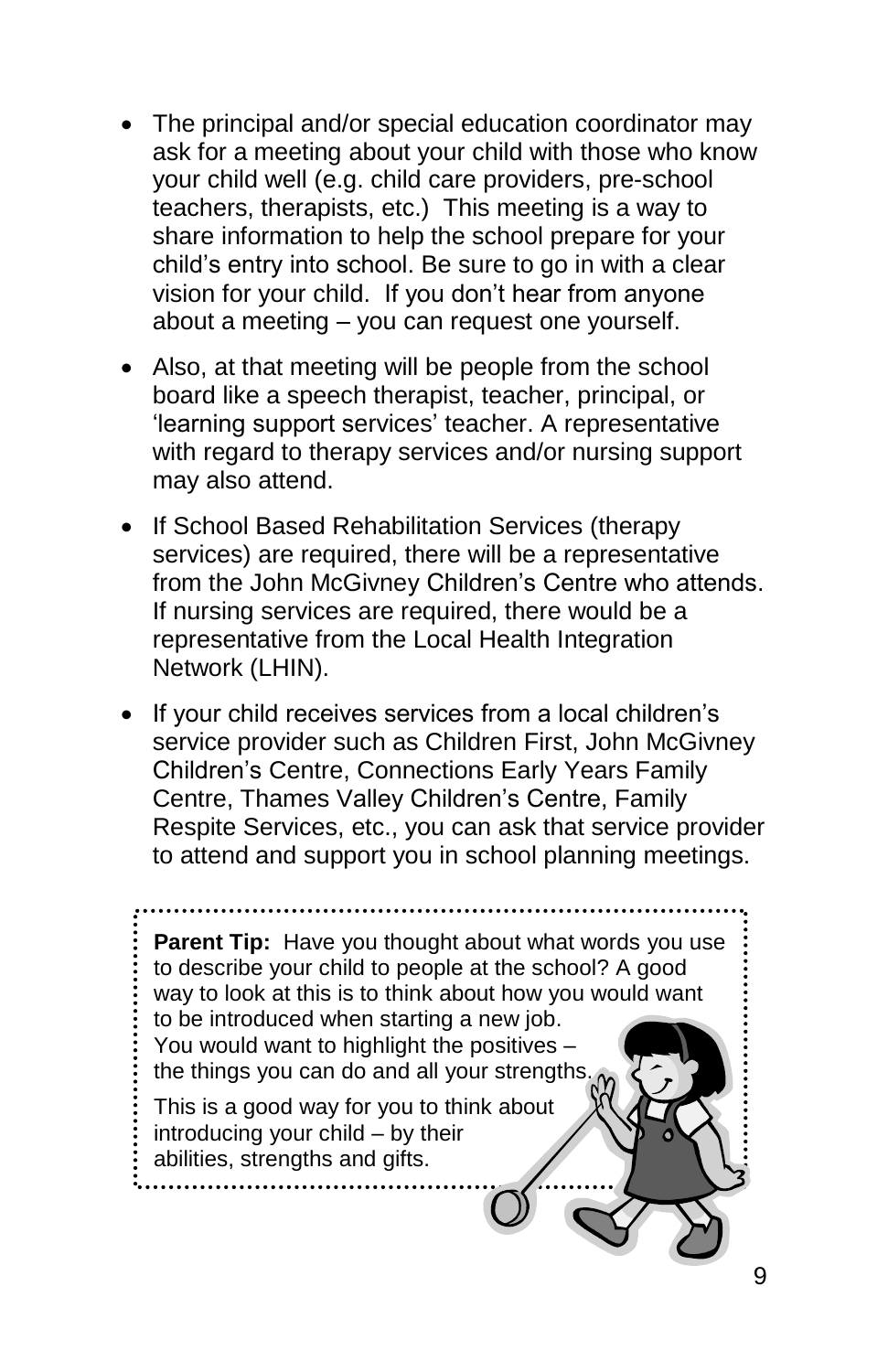# **Preparing for a School Meeting**

Ask someone who knows your child and is supportive to come to the meeting with you. This could be a friend, family member, neighbour and/or a current service provider. Be sure to let the school know that you are bringing



someone. Ask the person to take notes for you at the meeting.

- Ask your family, friends and others who know your child to help you make a list of your child's main strengths so that you share them every time you tell someone about your child.
- Bring a picture of your child to place on the table during the meeting, as it can help to personalize the meeting and keep everyone focused on your child. We suggest 5x7 or larger so everyone can see it.

| <b>Parent Tip:</b> |  |
|--------------------|--|
| Remember you       |  |
| know your child    |  |
| $best -$           |  |
| You are the expert |  |
| about your child.  |  |
|                    |  |

- Think about and plan what is the most important information to share at the meeting. For example: allergies; medications; ways your child communicates; strategies being used at home and/or preschool.
- List your child's needs. If your son or daughter attended preschool/childcare that school could provide a lot of information about what he/she may need in a classroom environment.
- Gather reports There may be some reports or portions of reports that would be helpful to the school in developing some strategies and accommodations.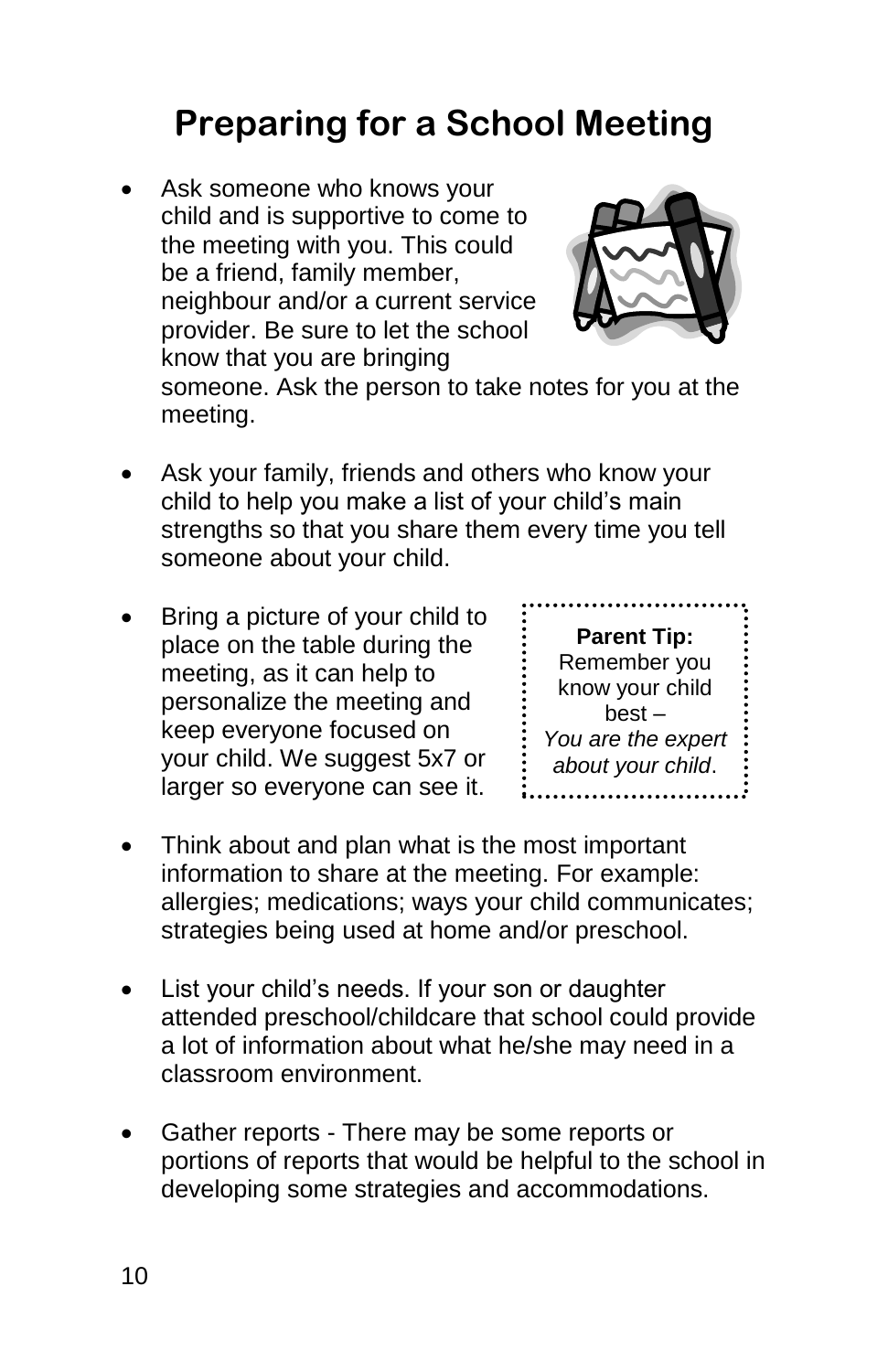## **Points to Ponder**

When sharing transition stories with us, parent leaders have suggested that you might want to think in advance about how you would respond if the school suggested an alternate plan for your child. One parent in particular shared *"Before we went to the transition meeting, we had already decided we wanted our son to be on the same bus as his older brother. We did not feel he needed to be on a "special bus". When the Principal told us at the meeting that arrangements for the "special needs bus" had already been made, we were able to talk more about our reasons for wanting him on the bus with his older brother and make a plan that worked for everyone."*

Think about what you might say if one or more of the following is discussed at your child's transition meeting:

- A late entry (e.g. a week later, October, January)
- A modified/shorter day (e.g. one hour per day, or a half day instead of full day)
- Staying at preschool or a child care centre one more year (delaying entry for a year)
- Taking a different bus in order to have a seat belt or for other safety concerns (often referred to as the "special needs bus")
- You picking up your child for lunch although his/her classmates stay at school for lunch

Remember, there are no right and wrong answers. It all depends on your child's unique strengths and needs and the vision you have for your child. Having information about your child's rights and building a good working relationship with the school will make the transition smoother for you and your child. Conversations are often held with the coordinator/consultant of your child's support agency prior to the transition meeting to help you prepare. You can go home and think more about things after the meeting before making final decisions.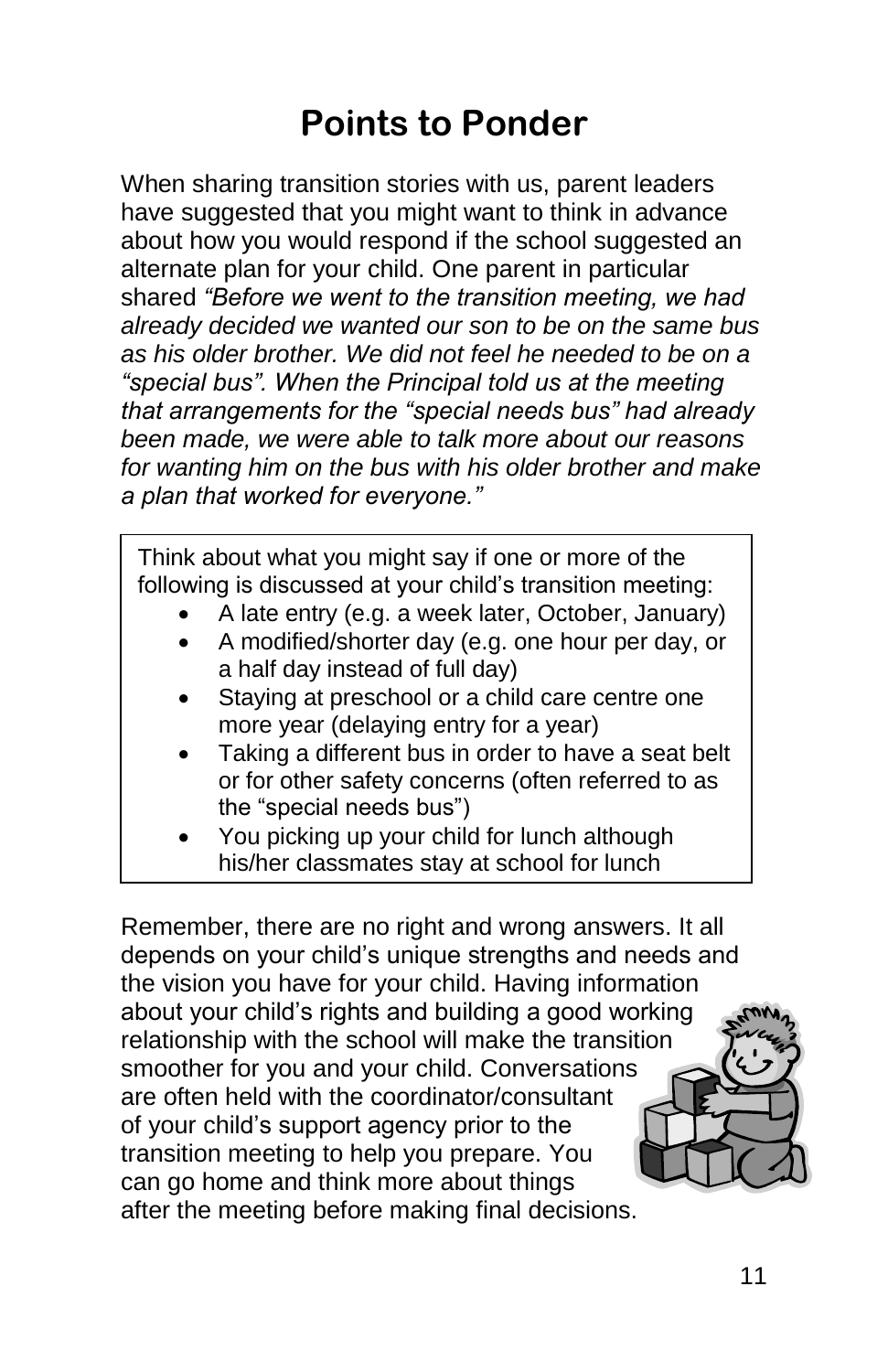# **Preparing Your Child for School**

**Read** to your child about school. Borrow books from your community library or purchase from a book store. Some suggested titles are:

*Going to School* - by [Anne Civardi](http://www.chapters.indigo.ca/books/35/search?sc=Anne+Civardi&sf=Author)

*Off to School, Baby Duck!* - by Amy Hest

*Franklin Goes to School* - by Paulette Bourgeouis

*Welcome to Kindergarten* - by Anne Rockwell

*On My Very First School Day I Met* - by Norman Stiles

**Visit the School** - Some children benefit from being able to visit the classroom before they start in September. Call your child's school and ask if the teacher could make some time for you and your child to make a short visit to the class before school starts.

**Take Pictures** - If your child learns from using pictures or a personal story, ask if you can take pictures of the classroom and teacher to use at home over the summer to prepare your child for school. Or you could ask if the school could provide you with pictures.

**Talk to the Class** - You may want to offer to come in and talk to the children in the classroom to help them understand your child and to talk about how each of us has things we are good at (strengths/gifts), and that we all need help with some things (needs).

**First Ride** - If your child is going to be taking the school bus, the bus companies offer the First Ride program for all FDK students. They usually show a short video, review bus safety rules and then the children get to take a quick ride on the bus. Ask your school for more information.

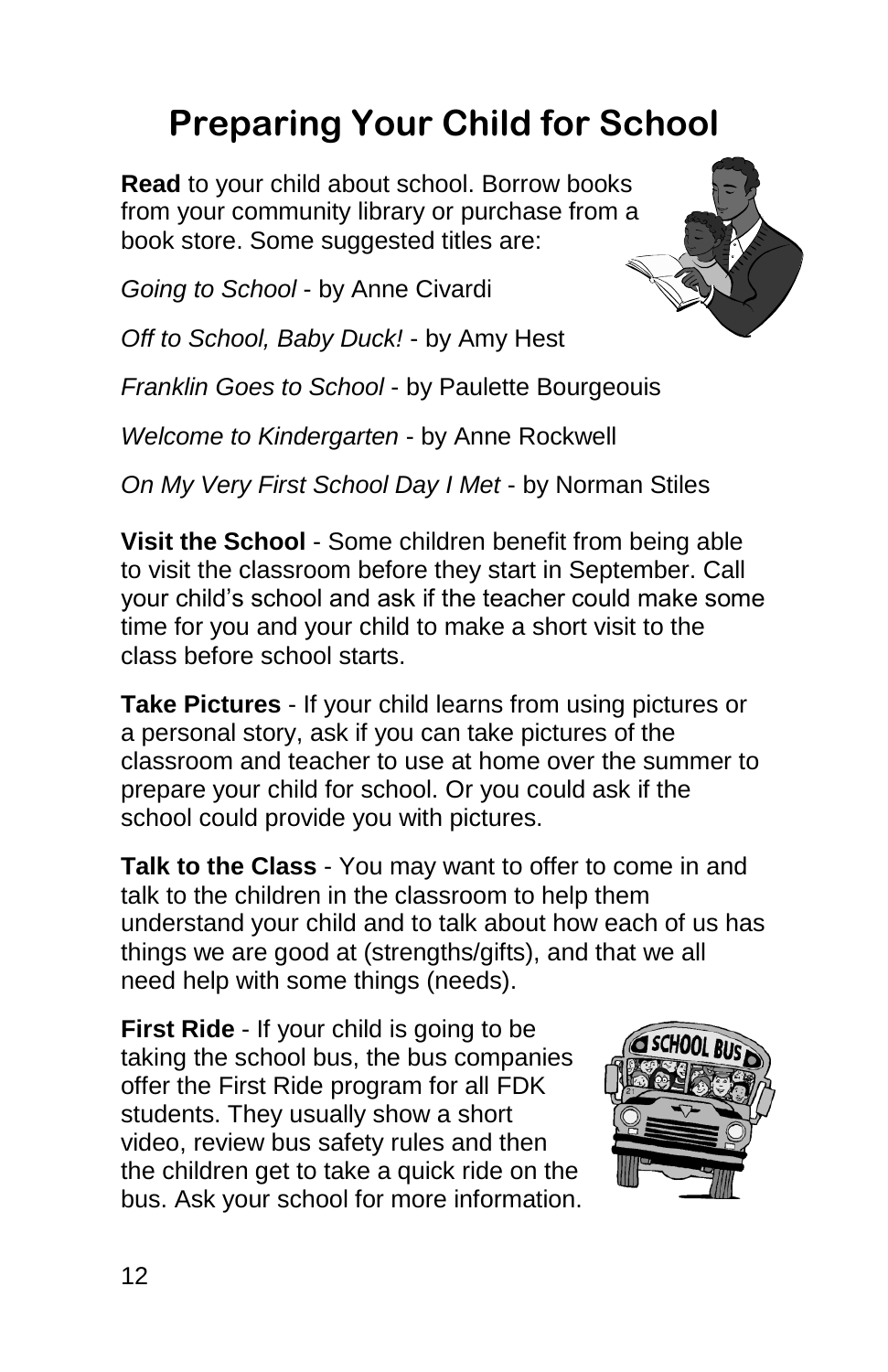# **Communication with the School**

It is very important to know who to contact at the school when you have something to share about your child or a concern to discuss. When first registering your child, most of your communication with the school will be with the secretary and/or the principal. The school might then designate someone else to be your contact at the school, possibly the Learning Support Teacher (also known as Learning Support Services Teacher, or Resource Teacher). During your initial conversation with the school, be sure to ask who you should call the next time you have something to discuss/share about your child. Each school board has a Communication Protocol. Ask the school for a copy or look at the board website.

#### *Once your child starts attending school:*

• Speak directly with the *teacher*  regarding classroom matters. If your child has support in the classroom (e.g. Educational Assistant) make sure that your communication (written, in person, phone calls) are with the *teacher* as they are the one responsible for your child's education. If a concern or conflict occurs that you and the *teacher* are unable to resolve, you would then speak with the *principal***.** 

**Parent Tip:** It is often helpful to record every conversation, in person or by phone, that you have about your child. Include: **When** (date/time)

**Who** (name & position of who you spoke to)

**What** (what was talked about)

**Resolution** (what was decided)

*Written records make a great reference for later.*

- You would talk directly to the *principal* in regards to matters pertaining to school operations, school policies and procedures.
- Involve the *superintendent* only if you have already talked to the Teacher, Principal, and Special Education Coordinator and there is still no solution or you feel your concern has not been adequately addressed at the school level. Be ready to explain to the *superintendent* about the ways in which you have tried to resolve the issue at the school level.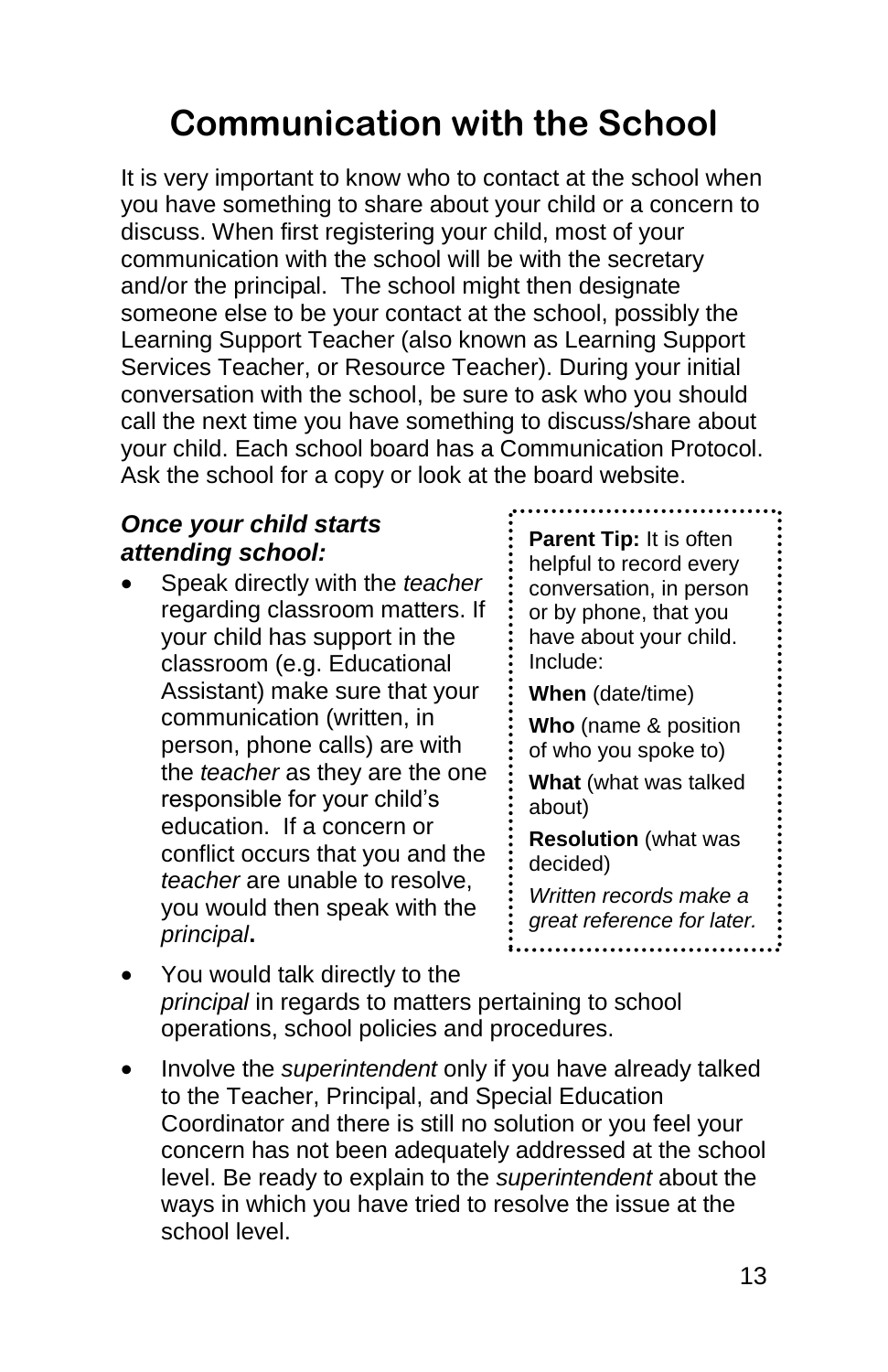# **A Brief Note about IEP's and IPRC's**

*Typically, children would attend school for awhile before an Individual Education Plan (I.E.P) would be developed or an Identification, Placement and Review Committee (I.P.R.C.) meeting is held. It can be a confusing process with a lot of new information to learn. Information about these processes is included here for reference later because of their importance.* 

#### **Individual Education Plan (IEP)**

The Individual Education Plan, commonly known as an IEP, is the school's written plan of action for students with special education needs. The IEP describes what the school will do to help your child. This plan would be developed with input and ideas from parents/guardians.

An education plan may be developed to accommodate or support the student's learning before an IPRC is

held. The IEP may identify any accommodations and special education services that are needed to help a student achieve his or her learning expectations. The IEP identifies learning expectations that are different from the expectation for each grade, subject or class as outlined in the standard curriculum. Educational programming does not have to be put on hold awaiting a formal assessment or identification for a student with special needs. It is also important to know that having an IEP does not necessarily mean that your child will attend a special education class. The majority of children who have an IEP are in regular classes in their schools.

#### **Identification, Placement and Review Committee**

**(IPRC)** - The decision to identify a student as "exceptional" is made by an Identification, Placement, and Review Committee (IPR Committee or IPRC). An IPRC is a committee made up of school and school board personnel that make decisions about the identification of your child as having special education needs or "an exceptionality", the category of the exceptionality, and the appropriate placement of your child.

**Parent Tip:** Each school board is mandated by the Education Act to have a Parent Guide that will explain the IEP and/or IPRC process. Ask your school for a copy of the parent guide from the board.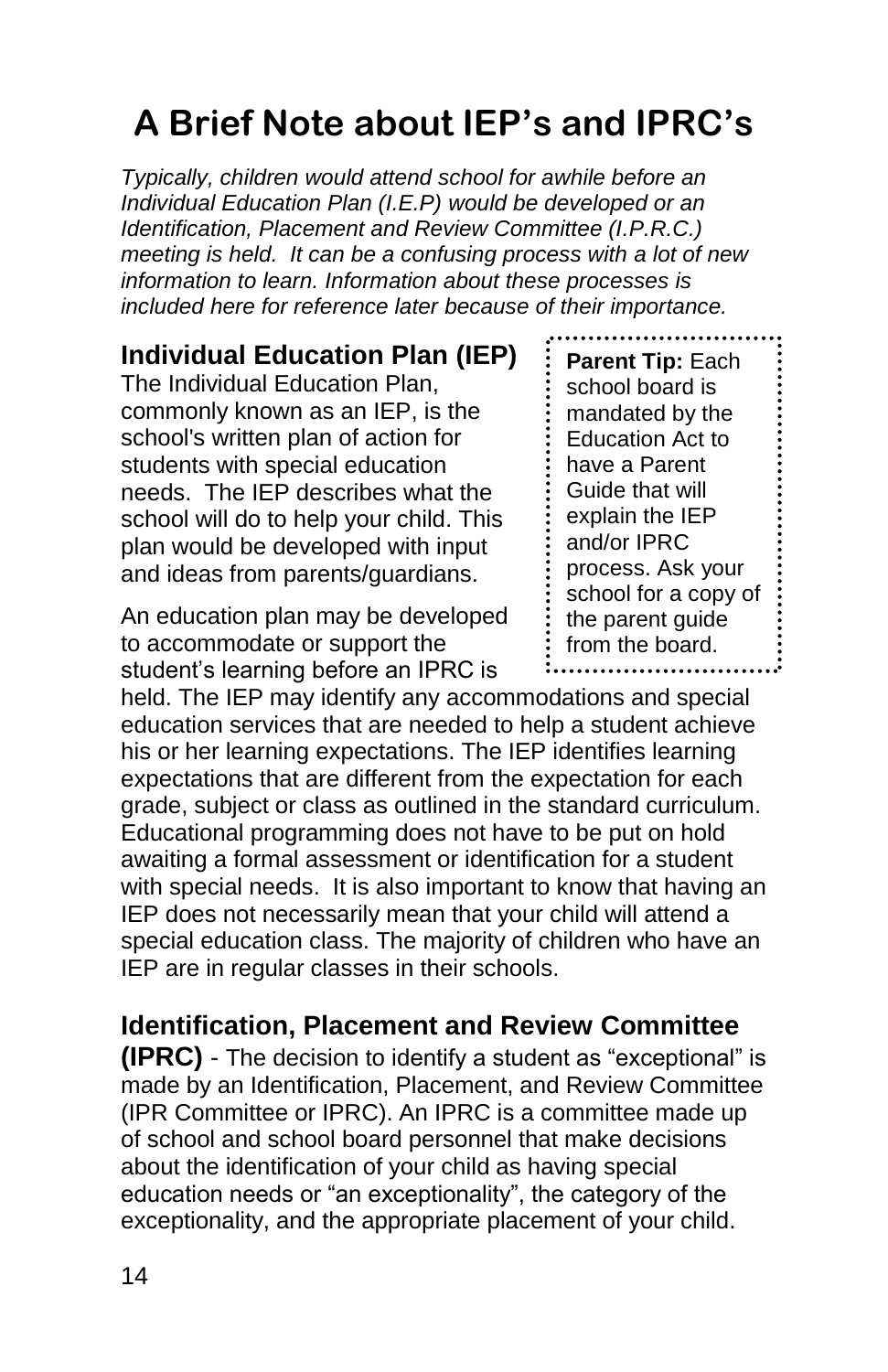The rules of this Committee are set out in *Ontario Regulation* 181/98 of the Education Act. The *Education Act* defines an exceptional pupil as "a pupil who's behavioural, communicational, intellectual, physical or multiple exceptionalities are such that he or she is considered to need placement in a special education program.

The purpose of the IPRC Committee is to decide if your child will be identified as exceptional, identify your child's strengths and needs, and to decide on appropriate placement. A 'Review' of the identification and placement usually occurs once a year.

As a parent, you can ask for an IPRC meeting by putting your request in writing and giving it to the principal of your child's school. Within 15 days of receiving a written request the principal would respond in writing to acknowledge your request and let you know approximately when the IPRC will occur. Alternatively, the principal could send you a written notice that he/she (or your child's teacher) believes your child would benefit from a special education program and suggest an IPRC. Each School Board has their own *Parent Guide to Special Education* which is provided prior to an IPRC. You can also ask your school about this resource.



#### **Parent Tip:**

If you are given a document to sign at a meeting, keep in mind that you do not have to sign it right then. You can let the school know you would like to take it home to review before signing. Parents often tell us that knowing this has helped them when signing feels stressful in the moment.

This information on IEP's and IPRC's was adapted from Ministry of Education – Highlights of Regulation 181/98 at [http://www.edu.gov.on.ca/eng/general/elemsec/speced/hilites.](http://www.edu.gov.on.ca/eng/general/elemsec/speced/hilites.html) [html](http://www.edu.gov.on.ca/eng/general/elemsec/speced/hilites.html)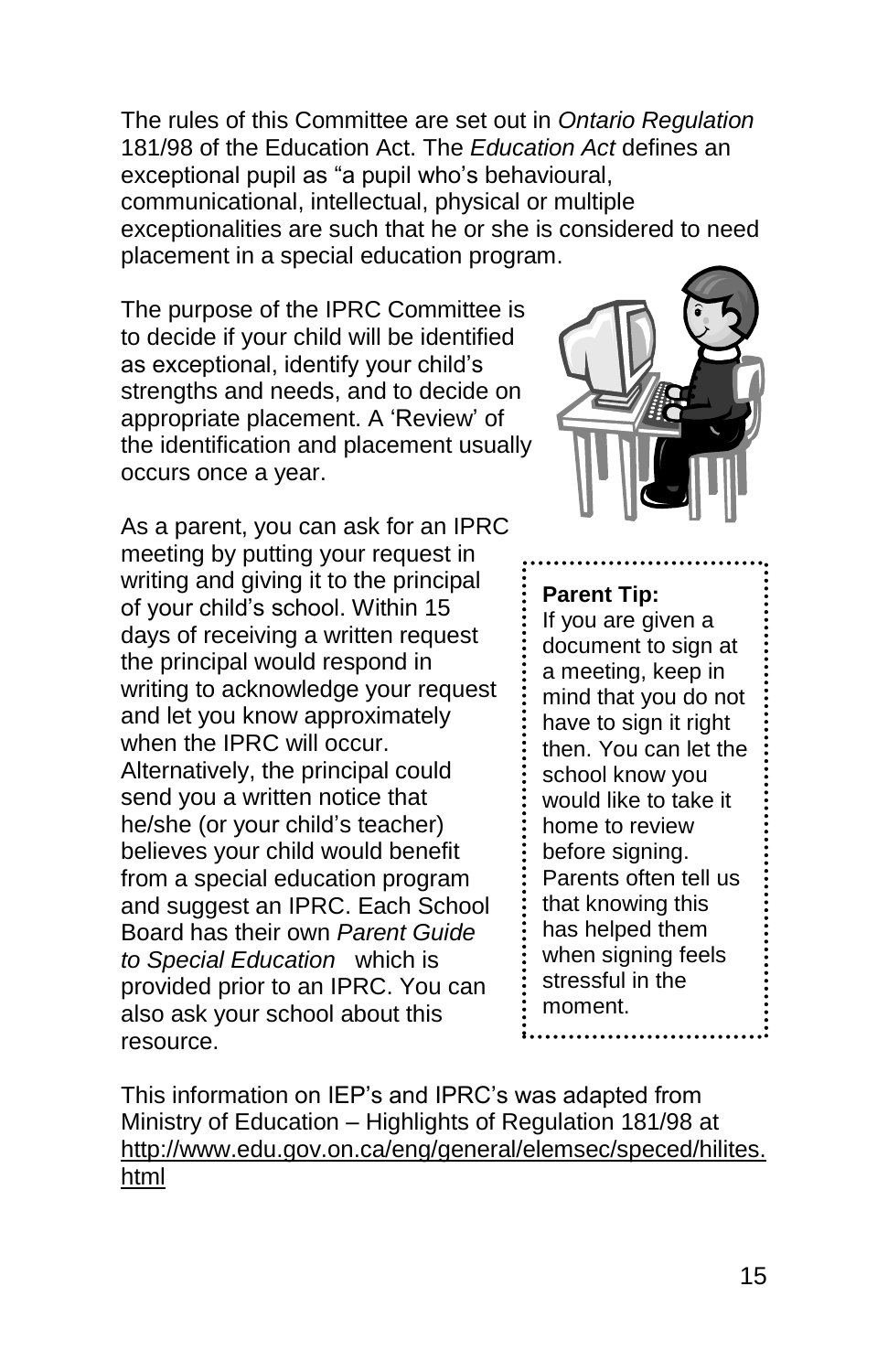# **More Helpful Hints**

#### **Organize**

Build a file at home for your child. This could be a binder, a file box or a file cabinet. Keep all copies of medical reports, assessments and so forth together so that you can find them easily. Have a notebook that you take to meetings and record phone calls in.

#### **Be Informed**

Know your child's rights within the education system. Some resources are listed in this booklet and more are available at from Windsor-Essex Family Network.

#### **Be Clear**

Be clear when you ask someone for something and/or when you share something about your child. By being clear, others will be better able to understand and/or follow through.

#### **Stay Connected**

Make sure you have regular contact with your child's teacher so that you are aware of how your child is doing. You can ask for a communication book in which you and the teacher can communicate about concerns and successes for the day or night. You also may want to consider volunteering at the school or joining the parent council.

#### **Take Care of Yourself**

To be an effective advocate for your child you will need to be at your best. Finding a little time for yourself can be hard but is very important. Some ways you can do this is by inviting a friend to meet for coffee, going to a movie or out to dinner, visiting the local library or simply going out for a walk.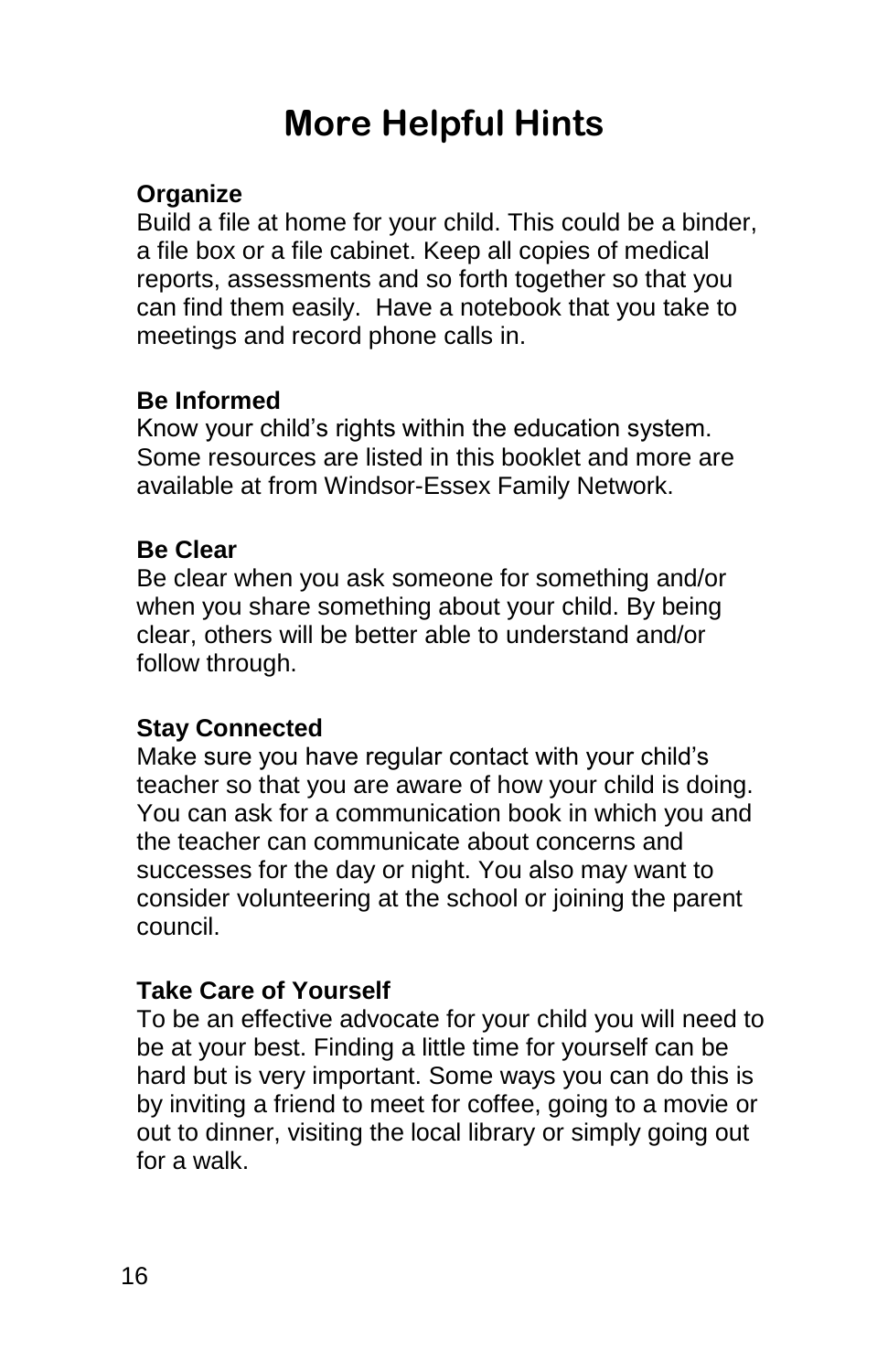### **Resources**

More information is available through Windsor-Essex Family Network's website [https://windsoressexfamnet.ca/.](https://windsoressexfamnet.ca/) Choose the tab *Resources & More*; then from the dropdown menu go to the *School Entry* tab to check out the resources. There is also a lending library of books, videos and DVD's, and Ministry of Education documents at 'Family Network'. Email [info@windsoressexfamnet.ca](mailto:info@windsoressexfamnet.ca) to arrange a time to pick up materials as the offices are currently closed due to the pandemic.

### **Websites**

All area school boards have joined together to make one school transportation website: [http://www.buskids.ca](http://www.buskids.ca/)

*Education Act* – the laws governing education in Ontario <https://www.ontario.ca/laws/statute/90e02>

*Ministry of Education* – this link will take you to the Special Education page which has many helpful links <http://www.edu.gov.on.ca/eng/parents/speced.html>

*Inclusion Press* – Articles and resources on inclusion <https://inclusion.com/inclusive-education/>

*School Advocacy Hamilton* [http://www.schooladvocacy.ca](http://www.schooladvocacy.ca/)

### **Learning Events**

Windsor-Essex Family Network and the 'Enhancing Family Support Group' hold a learning event called *IEPs & More* each year. Families attend the event to get more indepth information about Individual Education Plans and ask questions of the educators/superintendents who come out to do the presenting.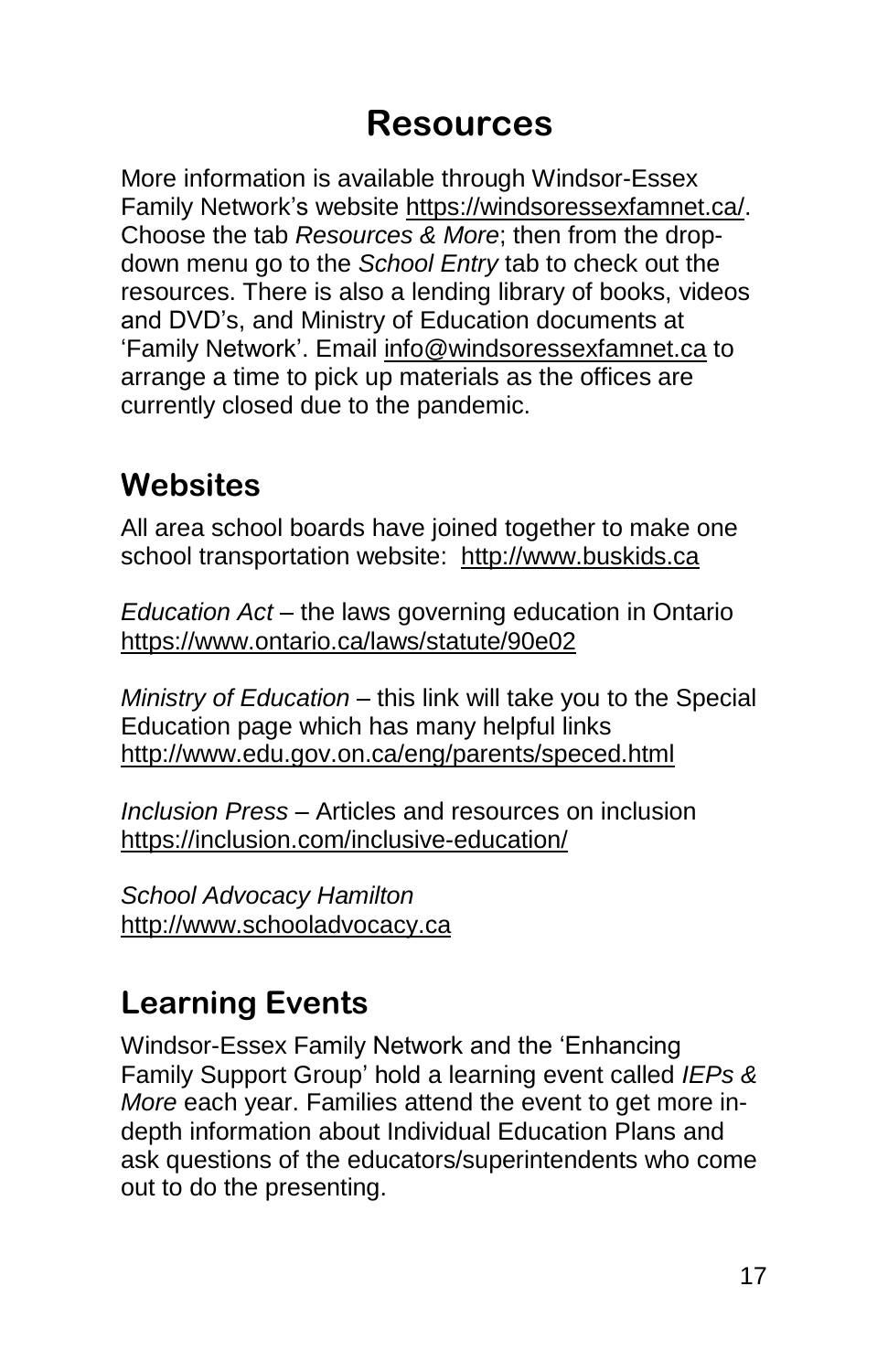### **A Glossary of Commonly Used Words and Phrases in Special Education**

**Inclusion:** Inclusive education means that all students attend and are welcomed by their neighbourhood schools in age-appropriate, regular classes and are supported to learn, contribute and participate in all aspects of the life of the school. (Inclusive Education/Canadian Association for Community Living)

**Learning Support Teacher or Learning Support Services Teacher** (known as the LST/LSST**).** This is a teacher with special education training in the school who assists students with exceptional needs with their learning.

**Placement:** This is an educational setting that meets the child's needs. The Ministry of Education recognizes the regular classroom in the neighbourhood school as the preferred placement for all children. Educational supports including what is outlined in the IEP are provided.

**Special Education:** This is a term used to describe a wide range of supports and programs for students who need different teaching methods or special equipment to help them to be successful in school.

**Strengths and Gifts:** This Refers to the unique talents and abilities we each have. These abilities, our strengths, are our best tools for accomplishment and satisfaction. The same idea can be applied to students in school – building on strengths encourages learning.

**Support Needs**: These are the areas that are most challenging for your child, where he/she requires effective supports to reach full potential.

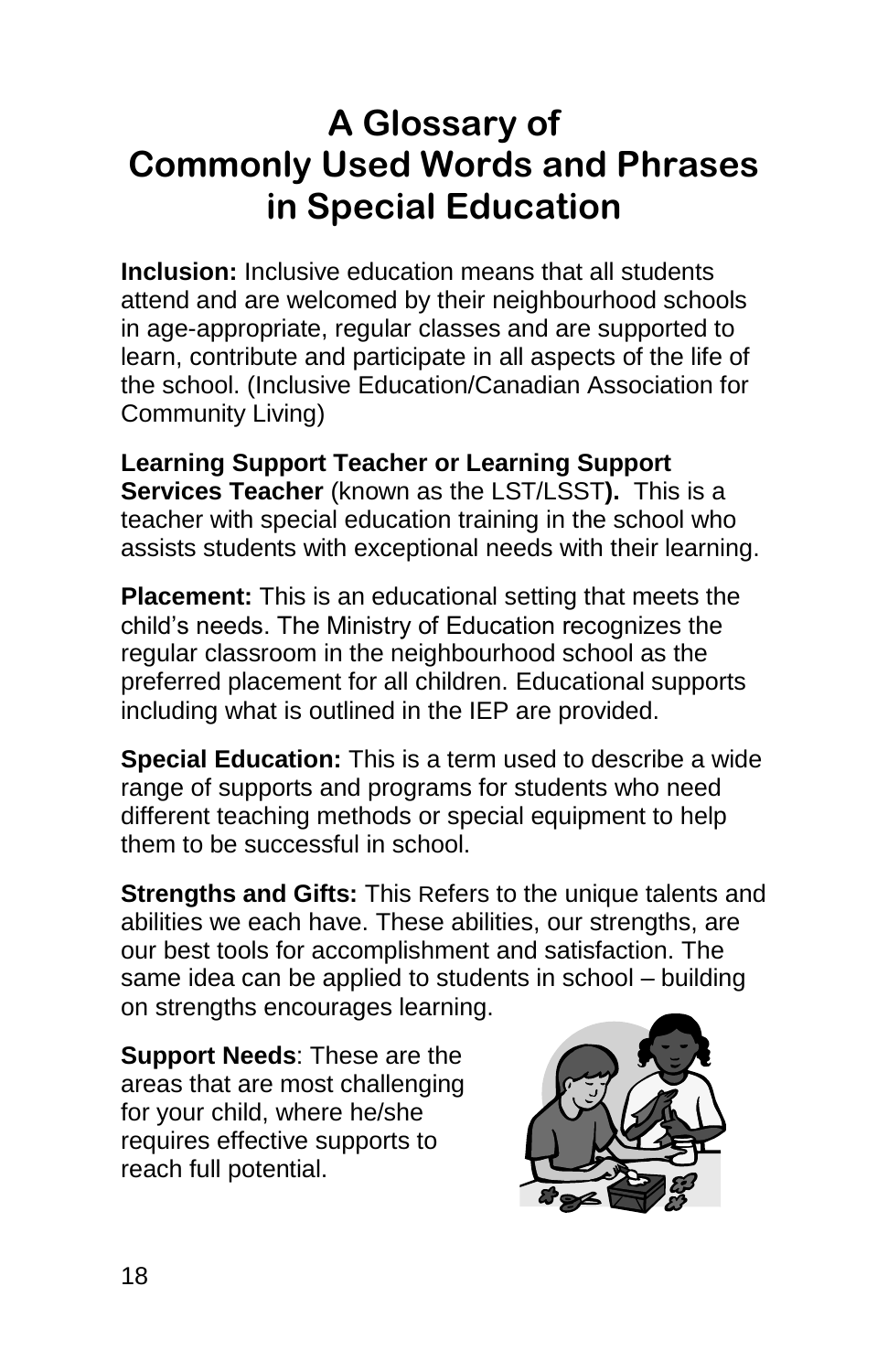# **About Us**

### Windsor-Essex Family Network

Windsor-Essex Family Network is a network of families and friends: parents, brothers, sisters, grandparents and others who come together to promote the inclusion and well being of our family members and friends who have different abilities (disabilities) and challenges. 'Family Network':

- Provides family to family linking, mentoring and support
- Provides information
- Offers workshops and learning opportunities
- Resource Lending Library with over 500 items
- Creates innovative and practical resources for families
- Brings like minded groups of families together to empower each other on issues of importance to them
- Participates on various committees and working groups
- Works as a collective autonomous family voice

### Enhancing Family Support for Education



Enhancing Family Support for Education started out as a three-year collaborative and partnership funded by the Ontario Trillium Foundation. It began in 2007 and officially ended by March 2010. This initiative was aimed at strengthening and supporting families working toward successful education and inclusion. It provided learning opportunities, partnered with school boards and others, offered mentoring and family support, held small groups for families of younger children and developed resources for families. Coordinators from Windsor-Essex Family Network worked to meet the outcomes of the project along with the partners and advisors in the initiative:

Children First Community Living Windsor Community Living Essex County Family Respite Services Inclusion Action in Ontario (formerly Integration Action for Inclusion) John McGivney Children's Centre School Authority People First of Windsor Windsor-Essex Family Network

Note: The initiative continued after the project ended. Partners work together creating opportunities to increase family knowledge and understanding about their child's educational experience - through information sharing and learning events.